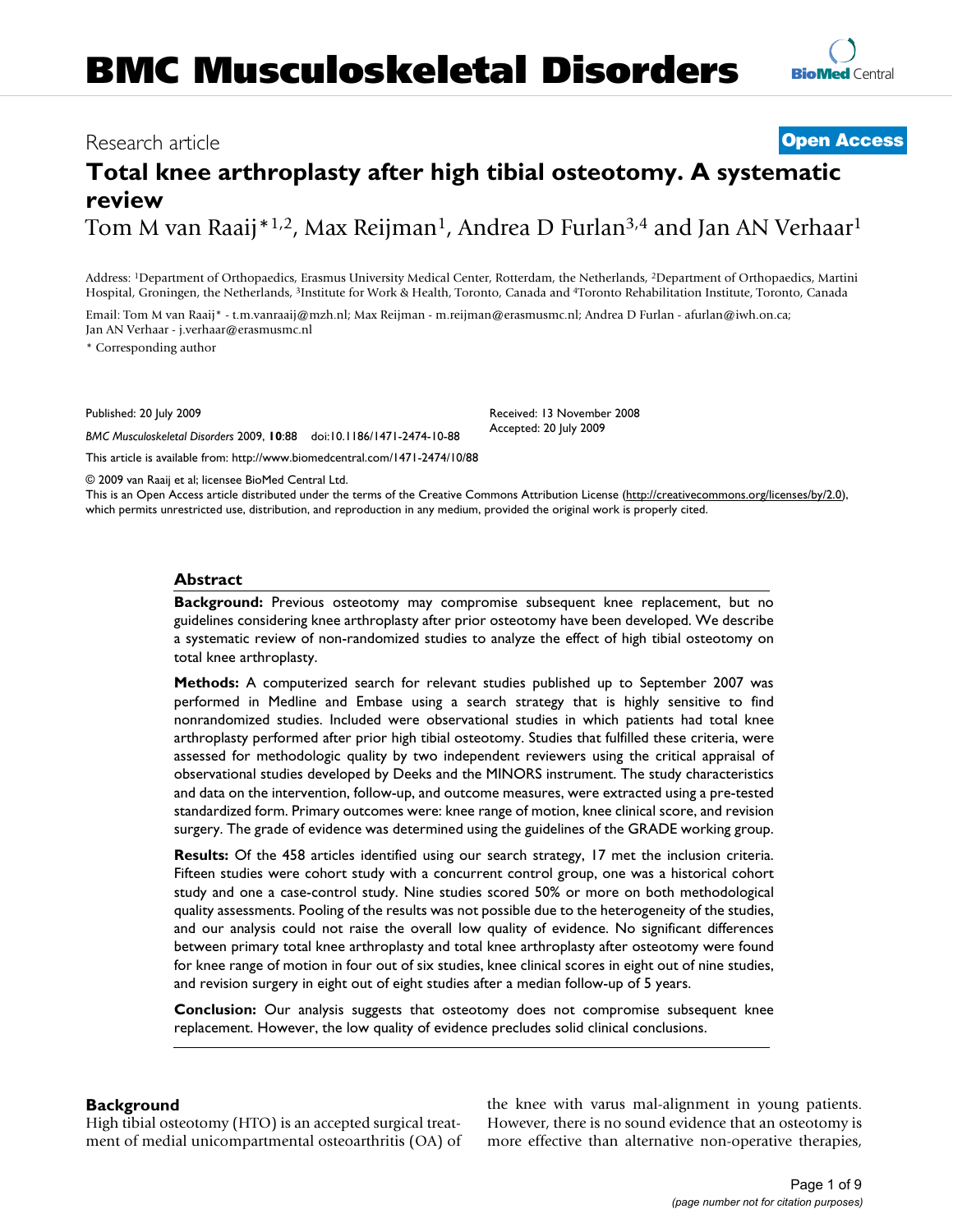such as valgus bracing or laterally wedged insoles [1]. Furthermore, results seem to deteriorate with time and this group of patients may require total knee replacement [2]. Success of primary total knee arthroplasty (TKA) with knee osteoarthritis is well established, and about 85% of patients are satisfied with the surgical outcome [\[3\]](#page-7-0). When considering osteotomy in the early treatment of medial compartment knee OA, subsequent TKA should not be compromised, and results should not deteriorate more rapidly than after primary TKA alone [4]. In the past, there have been reports of technical difficulties after failed HTO that influenced outcomes of knee replacement; however these studies were criticized due to patient selection bias [5,6].

The aim of this study was to collect the best available scientific evidence from clinical studies examining TKA after HTO compared with primary TKA, and determine whether an osteotomy influences clinical outcome after TKA. Although randomized controlled trials (RCT) are considered the ideal and highest level of evidence in making decisions about the care of individual patients, numerous "good" surgical practices have evolved into "standard of care" without being randomized against placebo or ineffective treatment options [7]. This probably explains why no RCT has been published on the effect of TKA with previous HTO or not, and that high-quality observational studies constitute the best available evidence [8]. We conducted a systematic review of non-randomized studies to analyze the effect of HTO on subsequent TKA, which may help facilitate the decisionmaking on performing osteotomy in the younger individual.

### **Methods**

### *Identification of studies*

A search of all relevant studies published in Medline and Embase up to September 2007 was performed to identify those investigating TKA after earlier HTO. The search strategy combined all phases of the optimal non-randomized studies strategy and used fixed method B, based on the study of Furlan et al. [9]. Key words used were: arthroplasty, replacement, knee, and osteotomy, and cohort studies (or controlled study, or follow-up studies, or prospective studies, or risk factors, or cohort.mp, or compared.mp, or groups.mp or multivariate.mp). Finally, all the references in the identified studies were checked to detect any additional published data.

Two reviewers (TR, MR) assessed the studies and whether they met the following inclusion criteria:

▪ patients in the study had TKA performed after prior HTO;

▪ the study had an observational design between 4 and 7 using the taxonomy of study designs described by Deeks et al. (controlled before-and-after, concurrent cohort, historical cohort, or case-control studies) [10];

- the article was written in English, German, or Dutch;
- full text was available for the article;

Disagreements on inclusion were resolved by discussion, and the final decision of a third reviewer (JV) was not necessary.

### *Methodologic quality*

Two reviewers (TR, MR) assessed the methodologic quality independently from each other. In order to avoid conflict of interest two other reviewers (RB, DM) re-assessed one study that was (co)-authored by TR and MR [11]. The critical appraisal of observational studies tool (Deeks) [10] and the methodological index for non-randomized studies (MINORS) form [12] were used. Disagreements were resolved in a consensus meeting. The maximum quality score was 12 for both forms. The measure of agreement between the two reviewers (TR, MR) is presented as kappa. The methodologic quality was used as an additional criterion for inclusion, and studies had to be of high quality to be selected for final review. High quality was based on a summary quality score, and defined as presenting an adequate concurrent cohort study that fulfilled 50% or more of the validity criteria on both quality instruments [13].

### *Data extraction*

Two reviewers (TR, MR) independently extracted the study characteristics and data on the intervention (operation time, lateral ligamental release, tuberosity osteotomy, tibial component insert), clinical outcome measures (postoperative knee range of motion (ROM) and clinical knee scores), and revision surgery (aseptic loosening, patellar loosening, deep infection, miscellaneous), using a pre-tested standardized form. Agreement on data extraction was reached by consensus.

### *Evidence synthesis*

The grade of evidence was determined following the guidelines of the GRADE (Grading of Recommendations, Assessment, Development, and Evaluation) working group [14]. GRADE acknowledges the primacy of RCT, but in addition recognizes circumstances in which highquality observational studies generate high-quality evidence of treatment effects [15]. Grades of evidence are divided into the following categories: high, moderate, low, and very low; randomized trials are considered of high, observational studies of low, and any other evidence of very low quality. The similarity of estimates of effect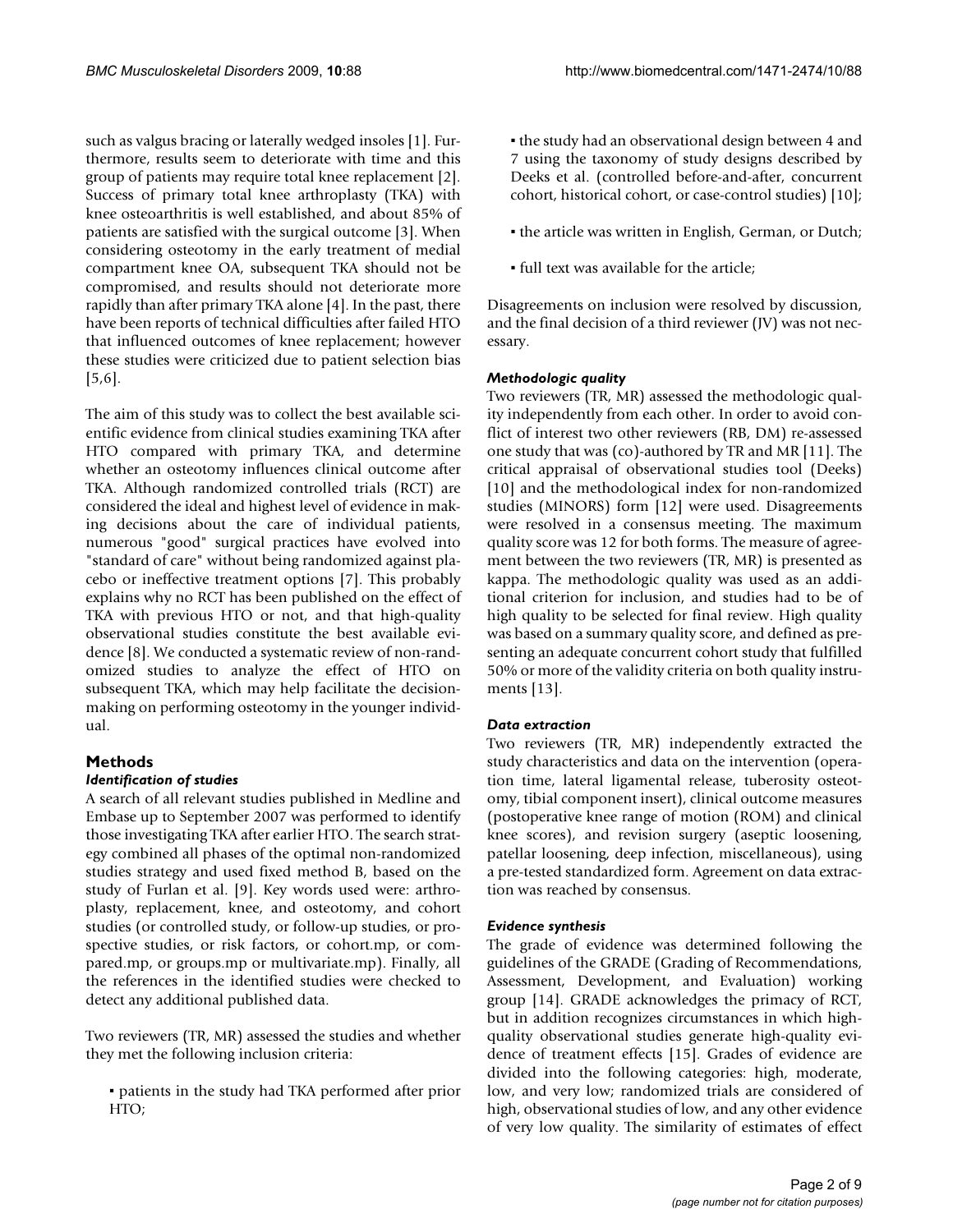across studies (consistency), and the extent to which people, interventions, and outcome measures are similar to those of interest (directness) may lower or raise the grade of evidence. We judged that quality of life of patients receiving knee arthroplasty will mostly be affected by knee function, pain, and adverse events such as aseptic loosening or infection, and considered postoperative ROM, postoperative knee scores and revision surgery as critical outcome measurements. The lowest quality of evidence for any of the outcomes was used for rating overall quality of evidence, as suggested by the GRADE working group. The data for this review were collected and analyzed in compliance with the procedures and policies set forth by the Helsinki Declaration.

### **Results**

### *Included studies*

Of the 458 articles identified using our search strategy, 17 met the inclusion criteria (Table 1) [4-6,11,16-28]. After the methodological quality assessment nine studies scored 50% or more on both quality scores and were included in this review: van Raaij [11]; Haslam [4]; Huang [16]; Karabatsos [17]; Meding [18]; Haddad [19]; Nizard [20]; Amendola [21] and Mont [22]. The mean score was 7.6 (range, 6 – 9) for the Deeks tool and corresponded with a 63% score. For the MINORS form the mean score was 7.1 (range, 6 – 8) and corresponded with a 59% score. The measure of agreement (kappa) between the two reviewers (TR, MR) was 0.86 for the Deeks tool quality score, and 0.95 for the MINORS form quality score. Disagreement occurred mainly because of reading errors and differences in interpretation of the comparability of group criteria.

For the nine studies included, all studies had a follow-up matched (for at least three characteristics) pair comparison design. An overview of the characteristics is presented in Table 2. There were a total of 371 TKAs with previous HTO compared to 369 primary TKAs. A lateral closing wedge technique was used in four studies, one study presented results after valgus dome osteotomy, and four studies described combined or unknown osteotomy techniques. Osteotomy delayed TKA with a median of 7 (5 – 10) years. In one study patients served as their own controls when receiving bilateral knee replacement after unilateral HTO. One study presented two comparison groups; one was matched by pre-TKA deformity and the other by pre-HTO deformity. All populations, but one (59 years), had a mean age beyond 60 years at TKA surgery. Four studies contained more women than men; between 89 and 100% of patients were diagnosed with knee osteoarthritis. All studies reported on primary knee prosthesis designs, and the use of revision tibial components was not mentioned. Seven studies presented all cemented TKAs in almost all cases (94 – 100%). Only one study described a singular prosthesis design. Patella replacement was mentioned in four studies; in two studies all patients received patellar resurfacing, in one study about half of the patients, and in one study approximately 10% of the patients. The average follow-up after TKA was at least three years in all studies; with a median follow-up of  $5(3 - 13)$ years.

#### **Table 1: Identified observational studies reviewed for design and quality**

|                 |                     | Design |                       | Quality assessment |             |  |  |
|-----------------|---------------------|--------|-----------------------|--------------------|-------------|--|--|
|                 | study               | Year   | Deeks classification  | Deeks tool         | Minors list |  |  |
|                 | van Raaij [11]      | 2007   | concurrent cohort (5) |                    |             |  |  |
|                 | Haslam [4]          | 2007   | concurrent cohort (5) |                    |             |  |  |
| 3               | Huang $[16]$        | 2002   | concurrent cohort (5) |                    |             |  |  |
| 4               | Karabatsos [17]     | 2002   | concurrent cohort (5) |                    |             |  |  |
| 5               | Meding [18]         | 2000   | concurrent cohort (5) |                    |             |  |  |
| 6               | Haddad [19]         | 2000   | concurrent cohort (5) |                    |             |  |  |
|                 | Nizard [20]         | 1998   | concurrent cohort (5) |                    |             |  |  |
| 8               | Amendola [21]       | 1998   | concurrent cohort (5) |                    |             |  |  |
| 9               | Mont [22]           | 1994   | concurrent cohort (5) |                    |             |  |  |
| 10              | Parvizi [5]         | 2003   | concurrent cohort (5) |                    |             |  |  |
| $\mathbf{H}$    | Walther [23]        | 2000   | concurrent cohort (5) |                    |             |  |  |
| 12              | Toksvig-Larsen [24] | 1998   | concurrent cohort (5) |                    |             |  |  |
| 13              | Bergenudd [25]      | 1997   | concurrent cohort (5) |                    |             |  |  |
| $\overline{14}$ | Gill [26]           | 1995   | concurrent cohort (5) |                    |             |  |  |
| 15              | Jackson [27]        | 1994   | case-control (7)      |                    |             |  |  |
| 16              | Windsor [6]         | 1988   | historical cohort (6) |                    |             |  |  |
| 17              | Katz [28]           | 1987   | concurrent cohort (5) |                    |             |  |  |

Those articles were selected with high quality on both instruments ( $\geq$  50% or  $\geq$  6 points)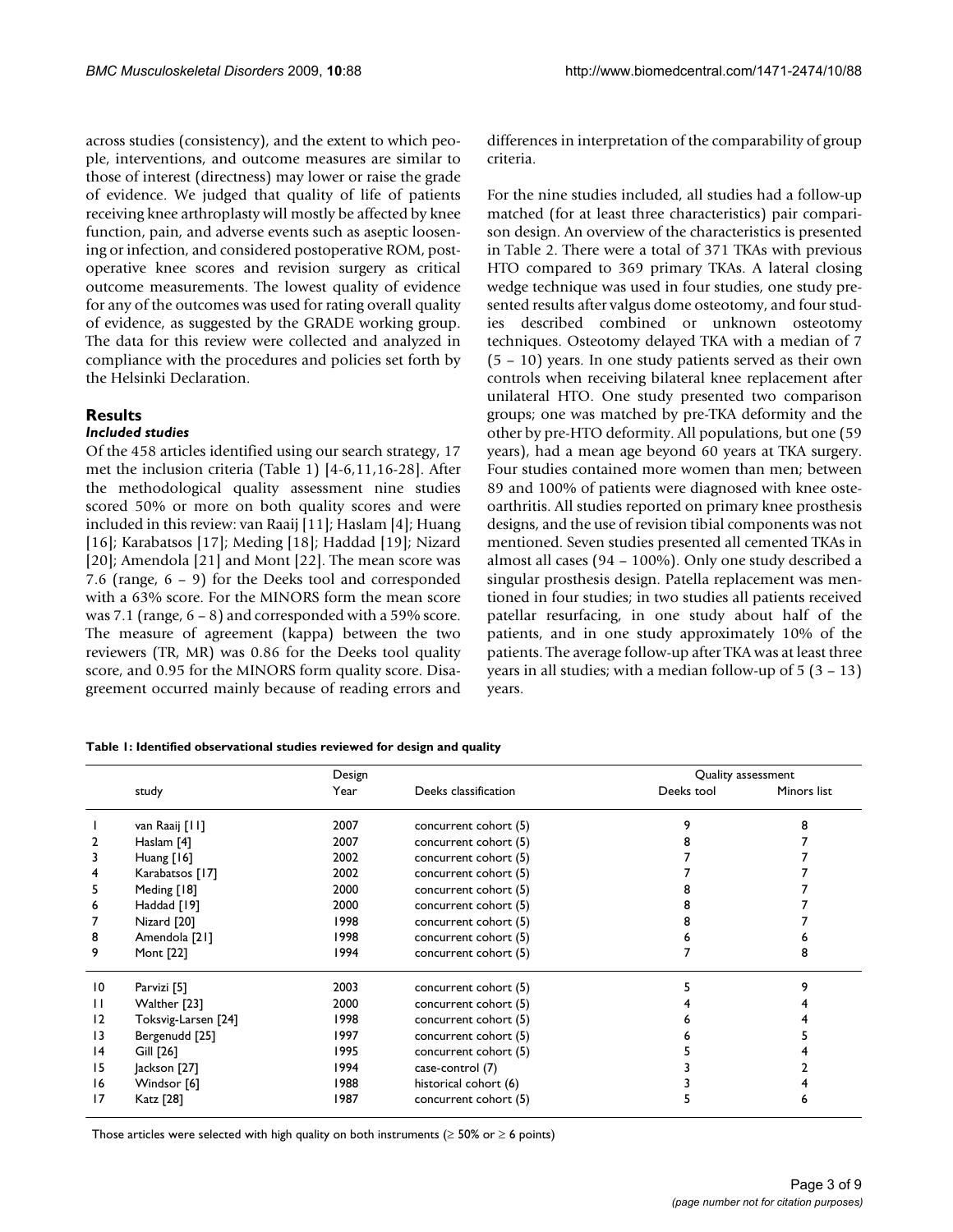| author,<br>year                   |                        | eligible<br>knees, N | knees lost to<br>follow-up, N patients, N | included                 |    |    |     | TKA, N women, % OA,% time bought<br>by HTO <sup>+</sup> ,<br>years | age at<br>TKA <sup>+</sup> ,<br>years | follow-upt,<br>years | patients<br>with<br>missing<br>data, N |
|-----------------------------------|------------------------|----------------------|-------------------------------------------|--------------------------|----|----|-----|--------------------------------------------------------------------|---------------------------------------|----------------------|----------------------------------------|
| Van Raaij,<br>2007 [11]           | <b>HTO</b>             | 8                    | 4                                         | 12                       | 4  | 83 | 100 | 4.8                                                                | 60                                    | 3.7                  | $\mathbf 0$                            |
|                                   | control                | 342                  | $\blacksquare$                            | 12                       | 4  | 83 | 100 | <b>NA</b>                                                          | 61                                    | 4.0                  | 0                                      |
| Haslam,<br>2007 [4]               | <b>HTO</b>             | 78                   | 27                                        | 40                       | 51 | 48 | 100 | 4.8                                                                | 65                                    | 12.6                 | 0                                      |
|                                   | control                |                      | $\blacksquare$                            | 44                       | 51 | 48 | 100 | <b>NA</b>                                                          | 65                                    | 12.6                 | 0                                      |
| Huang,<br>2002 [16]               | <b>HTO</b>             |                      | $\blacksquare$                            | 15                       | 17 | 87 | 100 | 8                                                                  | 61                                    | 5                    | $\mathbf 0$                            |
|                                   | control                |                      | $\blacksquare$                            | 4                        | 17 | 86 | 100 | <b>NA</b>                                                          | 62                                    | 5                    | 0                                      |
| Karabatsos,<br>2002 [17]          | <b>HTO</b>             |                      |                                           | 20                       | 22 | 50 | 95  | 8.4                                                                | 59                                    | 5.2                  | 3                                      |
|                                   | control                | $\blacksquare$       |                                           | 20                       | 21 | 50 | 95  | <b>NA</b>                                                          | 60                                    | 4.7                  | 3                                      |
| Meding,<br>2000 [18] <sup>a</sup> | <b>HTO</b>             | 39                   |                                           | 39                       | 39 | 31 | 97  | 8.7                                                                | 67                                    | 7.5                  | 0                                      |
|                                   | control                | 39                   |                                           | 39                       | 39 | 31 | 97  | <b>NA</b>                                                          | 67                                    | 6.8                  | 0                                      |
| Haddad,<br>2000 [19]              | <b>HTO</b>             | 50                   | 0                                         | 42                       | 50 | 62 | 100 | 7.3                                                                | 65                                    | 6.2                  | $\overline{2}$                         |
|                                   | control                | $\blacksquare$       | $\overline{\phantom{a}}$                  | 42                       | 50 | 57 | 100 | <b>NA</b>                                                          | 66                                    | $\blacksquare$       | $\mathbf{I}$                           |
| Nizard,<br>1998 [20]              | <b>HTO</b>             | 63                   | 6                                         | 55                       | 63 | 85 | 100 | 9.7                                                                | 72                                    | 4.5                  | 5                                      |
|                                   | control                | 537                  | $\blacksquare$                            | $\overline{\phantom{a}}$ | 63 | 78 | 100 | <b>NA</b>                                                          | 71                                    | 4.0                  |                                        |
| Amendola,<br>1998 [21]            | <b>HTO</b>             | 42                   | $\blacksquare$                            | 39                       | 42 | 36 | 100 | 5.4                                                                | 64                                    | 3.1                  |                                        |
|                                   | control                | 168                  | $\overline{\phantom{a}}$                  | 39                       | 41 | 49 | 100 | <b>NA</b>                                                          | 65                                    | 3.1                  |                                        |
| Mont, 1994<br>$[22]$              | <b>HTO</b>             | 80                   | $\overline{7}$                            | 73                       | 73 | 49 | 89  | 5                                                                  | 62                                    | 6.1                  | 0                                      |
|                                   | control I <sup>b</sup> | 974                  |                                           | 73                       | 73 | 49 | 89  | <b>NA</b>                                                          | 64                                    | 6.0                  | 0                                      |
|                                   | control II c           | 974                  |                                           | 73                       | 73 | 49 | 88  | <b>NA</b>                                                          | 64                                    | 6.2                  | 0                                      |

#### **Table 2: Baseline characteristics of the 9 reviewed manuscripts**

NA = not applicable

- = not mentioned in manuscript

 $\dagger$  = the values are given as the average

a = patient group received bilateral TKA after unilateral HTO and served as own control

 $b =$  matched for pre-TKA deformity (within  $5^\circ$ )

 $c$  = matched for pre-HTO deformity (only varus knees)

#### *Study results*

Intra-operative results are shown in Table 3. Four studies reported on operation time, which in three studies was significantly prolonged (median of 26 minutes) for patients receiving TKA after prior osteotomy (index group) compared with primary TKA (control group). In seven studies more lateral ligamental releases (median of 6) were necessary in the index group in comparison to the control group. Significant differences were found in two studies. Two studies found that more tibial tuberosity osteotomies were performed in the index group, and one of the studies noted a significant difference. No significant differences were reported in the distribution for thickness of the tibial inserts in two studies. The postoperative ROM (Table 4) was mentioned in six studies, and these studies detected less knee motion for the index group with a median of  $10^{\circ}$  (4° –  $14^{\circ}$ ) in comparison to the control group. Two studies noted significant differences. All studies presented a knee score (Table 4) which contained pain and function evaluation; Hospital for Special Surgery score (HSS) in five studies, Knee Society clinical rating system score (KSS) in five studies, Western Ontario and McMaster University Osteoarthritis Index (WOMAC) in two studies, and the Baltimore knee score in one study. HSS and WOMAC scores were less favorable for the index group. All these differences, however, were not significant. Although the KSS knee score of the index group was lower in four out of five studies, only one study reported a KSS knee score significantly lower than the control group. The KSS function score of the index group was higher in three out of five studies, but no significant differences were found. One study used the Baltimore Knee score and detected a result in the index group significantly inferior to the control group. All studies but one reported on revision surgery after TKA (Table 5). In eight studies no significant differences between both groups were described for aseptic loosening, deep infection or other additional interventions. Seven studies reported on patellar loosen-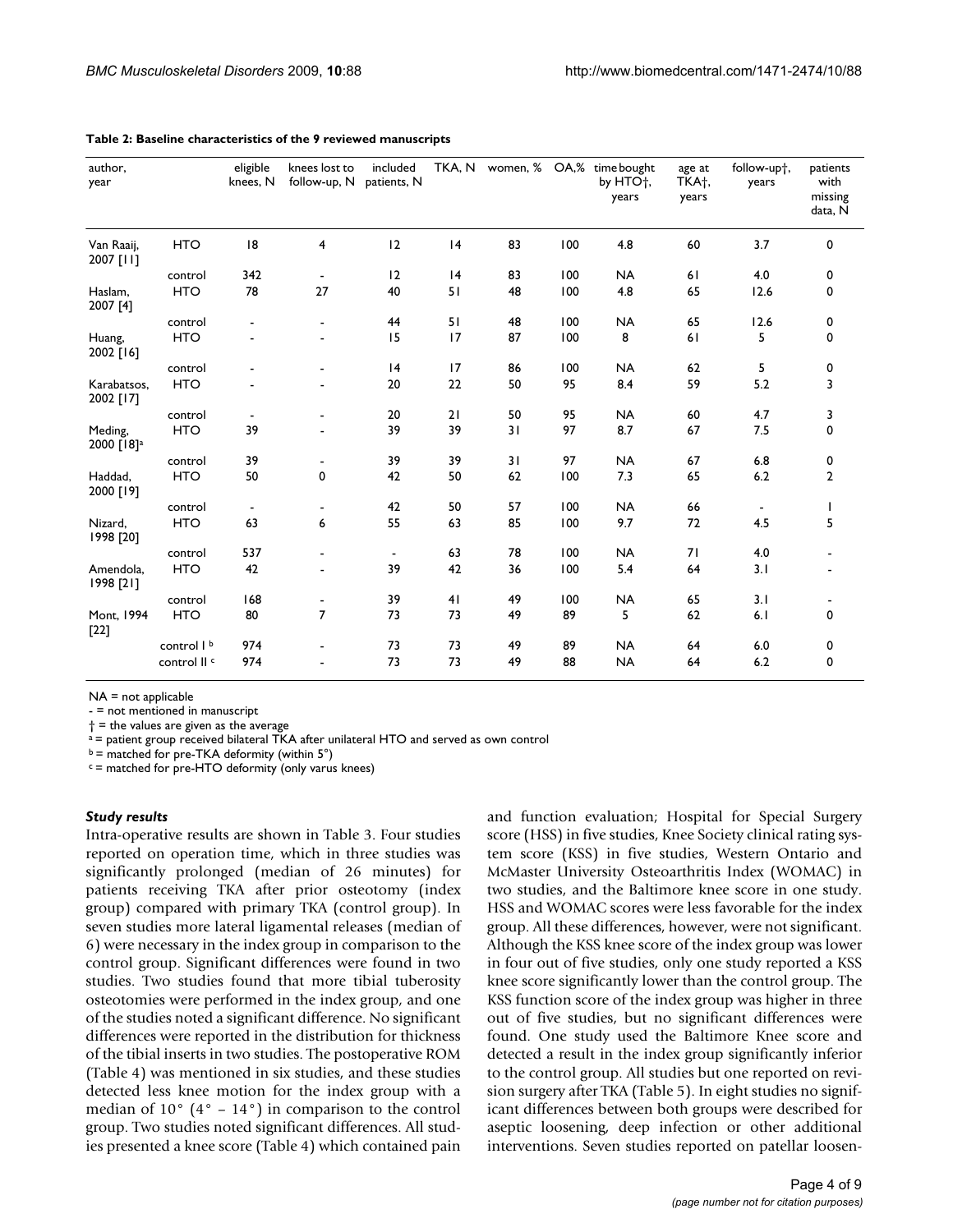| author, year          |            | TKA, N          | operation time, minutes | lateral ligamental<br>release | tibial tuberosity<br>osteotomy | tibial component insert |
|-----------------------|------------|-----------------|-------------------------|-------------------------------|--------------------------------|-------------------------|
| van Raaij, 2007 [11]  | <b>HTO</b> | 4               | 120                     |                               |                                | $10 \text{ mm}$         |
|                       | control    | 14              | 115                     |                               |                                | 8 mm                    |
| Haslam, 2007 [4]      | <b>HTO</b> | 51              |                         |                               |                                |                         |
|                       | control    | 51              |                         |                               |                                |                         |
| Huang, 2002 [16]      | HTO        | 17              | 168 <sup>a</sup>        |                               |                                |                         |
|                       | control    | $\overline{17}$ | 142a                    |                               |                                |                         |
| Karabatsos, 2002 [17] | <b>HTO</b> | 22              | 170 <sup>b</sup>        | 7 с                           |                                |                         |
|                       | control    | 21              | 118 <sup>b</sup>        | 2c                            |                                |                         |
| Meding, 2000 [18]     | <b>HTO</b> | 39              |                         |                               |                                |                         |
|                       | control    | 39              |                         |                               |                                |                         |
| Haddad, 2000 [19]     | <b>HTO</b> | 50              | 23 min longer d         | 22                            |                                | difference; NS          |
|                       | control    | 50              |                         |                               |                                |                         |
| Nizard, 1998 [20]     | HTO        | 63              |                         | 15e                           | 7 f                            |                         |
|                       | control    | 63              |                         | e                             | Ιf                             |                         |
| Amendola, 1998 [21]   | HTO        | 42              |                         |                               |                                |                         |
|                       | control    | 41              |                         |                               |                                |                         |
| Mont, 1994 [22]       | HTO        | 73              |                         |                               |                                |                         |
|                       | control    | 73              |                         |                               |                                |                         |

#### **Table 3: Intraoperative results for TKA with – compared to without prior HTO for the 9 reviewed manuscripts**

- = not mentioned in manuscript

 $a p = 0.002$ ,  $b p < 0.0001$ ,  $c p = 0.0089$ ,  $d p < 0.02$ ,  $e p = 0.0001$ ,  $f p = 0.03$ 

NS = no significant difference after TKA with – compared to without prior HTO

| author, year          |            | patients, N     | knee range of motion, <sup>o</sup> HSS KSS knee KSS function WOMAC |                          |                          |    |           | Baltimore knee score;<br>excellent/good, % |
|-----------------------|------------|-----------------|--------------------------------------------------------------------|--------------------------|--------------------------|----|-----------|--------------------------------------------|
| van Raaij, 2007 [11]  | <b>HTO</b> | 12              | 110                                                                | 79                       | 79                       | 70 | <b>NS</b> |                                            |
|                       | control    | 12              | 120                                                                | 82                       | 90                       | 80 |           |                                            |
| Haslam, 2007 [4]      | <b>HTO</b> | 40              | 91a                                                                | 79                       |                          |    |           |                                            |
|                       | control    | 44              | 106a                                                               | 80                       |                          |    |           |                                            |
| Huang, 2002 [16]      | <b>HTO</b> | 15              |                                                                    | $\blacksquare$           | 83                       | 75 |           |                                            |
|                       | control    | 14              |                                                                    | $\blacksquare$           | 85                       | 72 |           |                                            |
| Karabatsos, 2002 [17] | <b>HTO</b> | $\overline{17}$ |                                                                    |                          |                          |    | <b>NS</b> |                                            |
|                       | control    | $\overline{17}$ |                                                                    |                          |                          |    |           |                                            |
| Meding, 2000 [18]     | <b>HTO</b> | 39              | 113                                                                | $\overline{\phantom{a}}$ | 89                       | 81 |           |                                            |
|                       | control    | 39              | $ $ $ $ 8                                                          |                          | 90                       | 84 |           |                                            |
| Haddad, 2000 [19]     | <b>HTO</b> | 40              | 93                                                                 | 87                       | 91                       | 70 |           |                                            |
|                       | control    | 41              | 103                                                                | 89                       | 89                       | 66 |           |                                            |
| Nizard, 1998 [20]     | <b>HTO</b> | 50              | 0                                                                  | 79                       | 74 b                     | 67 |           |                                            |
|                       | control    |                 | 105                                                                | 83                       | 81 <sup>b</sup>          | 64 |           |                                            |
| Amendola, 1998 [21]   | <b>HTO</b> | 39              | 101c                                                               | 86                       | ۰                        |    |           |                                            |
|                       | control    | 39              | 115c                                                               | 89                       | $\overline{\phantom{0}}$ |    |           |                                            |
| Mont, 1994 [22]       | <b>HTO</b> | 73              |                                                                    |                          |                          |    |           | $47$ d,e                                   |
|                       | control I  | 73              |                                                                    |                          |                          |    |           | 64 <sup>d</sup>                            |
|                       | control II | 73              |                                                                    |                          |                          |    |           | 68 <sup>e</sup>                            |

**Table 4: Postoperative outcome measures after TKA with – compared to without prior HTO for the 9 reviewed manuscripts.** 

Follow-up time on a median of 5 years.

HSS = Hospital for Special Surgery score (maximum 100 points)

KSS = Knee Society clinical rating system score (maximum 100 points)

WOMAC = Western Ontario and McMaster University Osteoarthritis Index

- = not mentioned in manuscript

NS = no significant difference after TKA with – compared to without prior HTO

 $a_p = 0.006$ ,  $b_p = 0.0001$ ,  $c_p < 0.005$ ,  $d_p < 0.01$ ,  $e_p < 0.001$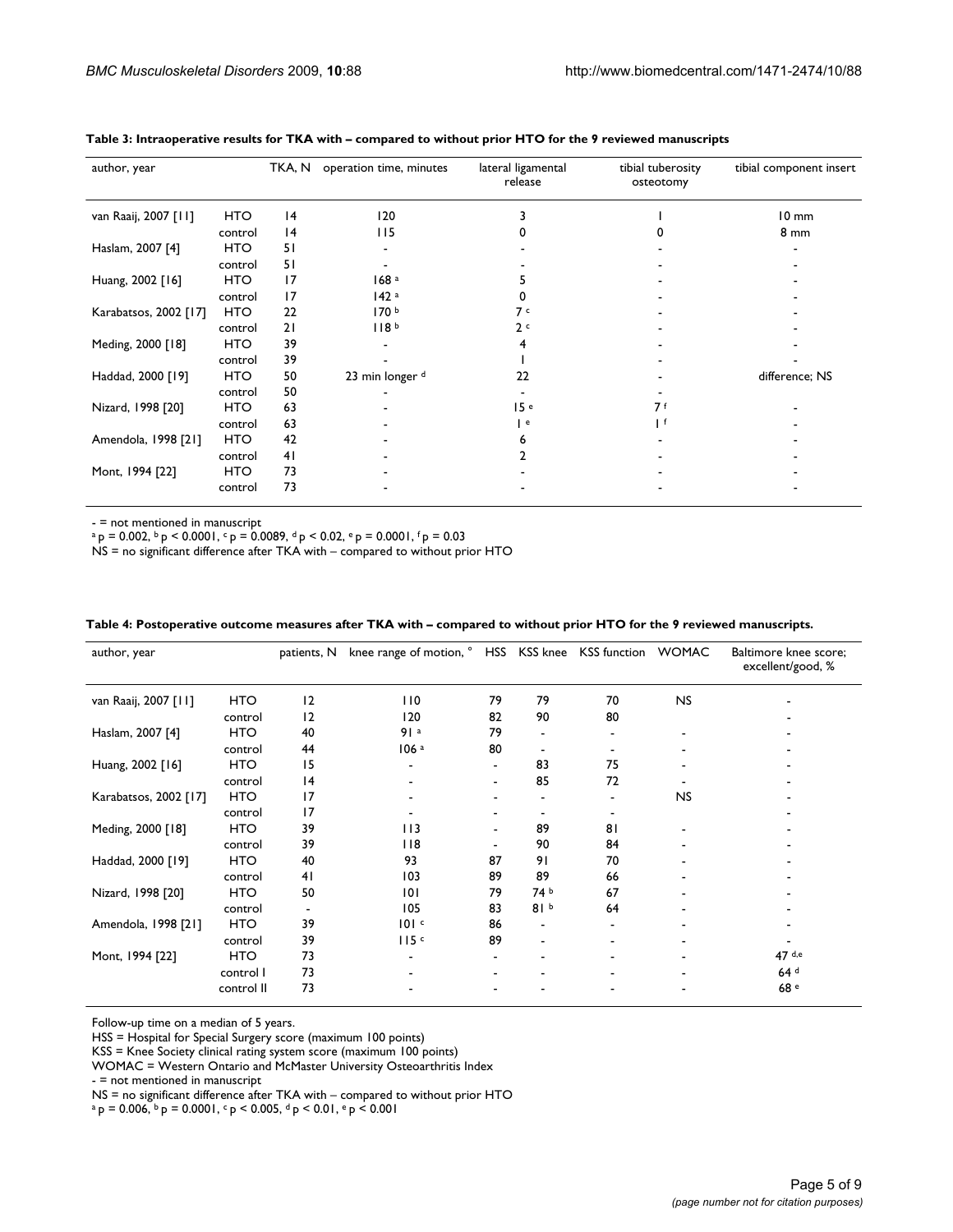ing and found no significant differences between the index and control groups. One study commented on staged patellar re-surfacing for persistent patellofemoral symptoms, and described no differences between both groups.

### *Grade of evidence*

No important inconsistencies among the nine studies were found in the direction of effect and the size of differences in effect; prolonged operation time, extra operative procedures, less postoperative knee ROM, and no increase of revision surgery was noticed for patients receiving TKA after prior HTO in the studies reflecting on the aforementioned outcomes. All studies described patients in their 6th or 7th decade of life receiving TKA because of symptomatic knee osteoarthritis. Knee replacement, regardless of prosthesis type, has more or less the same relative effects across most patients, therefore we judged the evidence obtained as direct [29]. Table 6 shows the overall quality assessment of the grade of evidence of the nine high-quality observational studies comparing TKA with – to TKA without prior HTO. We found no strong association among the studies and the overall quality of evidence, therefore, remained low.

### **Discussion**

Patients who require TKA for a failed HTO comprises a significant portion of those patients undergoing TKA [22]. Previous surgery may influence subsequent knee replacement, but so far, no guidelines considering TKA after prior osteotomy have been developed, and no grading of existing evidence has been determined. To our knowledge the present study is the first systematic review of existing literature on this topic. We used a limited search strategy in finding relevant non-randomized studies. Earlier Furlan et al. showed that the sensitivity of limited search strategies for a fixed set of controlled vocabulary and text words was between 95 and 100% [9]. We assessed the quality of the retrieved studies with established forms, and we found good interobserver agreement for both the Deeks tool and MINORS form (kappa 0.86 and 0.95; respectively).

Well-designed observational studies may provide high quality of evidence in circumstances described by the GRADE working group. The present study, however, could not raise the current low quality level of evidence. All studies presented relative small sample sizes, and pooling of the data would have provided a more precise association with the clinical outcomes. The heterogeneity of the studies, mainly due to differences in gender, osteotomy techniques, and time of follow-up, made quantitative pooling of the data impossible and a systematic review represented the best available method to synthesize the current literature [30]. This obviously limits the validity of the conclusions that can be extracted form this analysis.

Surgical methods have been recognized to be important factors in the longevity of knee implants [31]. Subperiosteal exposure of the proximal tibia and eversion of the patellar mechanism are more difficult in the post-osteotomy knee due to soft tissue scaring. Ligamentous imbalance may also compromise the implant procedure. Seven studies reported that more lateral ligamental releases were necessary for the post-osteotomy patients, and two studies

**Table 5: Revision surgery after TKA with – compared to without prior HTO for the 9 reviewed manuscripts.** 

| author, year          |            | TKA, N | aseptic loosening, N | patellar loosening, N | deep infection, N | other, N |
|-----------------------|------------|--------|----------------------|-----------------------|-------------------|----------|
| van Raaij, 2007 [11]  | <b>HTO</b> | 4      |                      |                       |                   |          |
|                       | control    | 14     |                      |                       |                   |          |
| Haslam, 2007 [4]      | <b>HTO</b> | 51     |                      |                       |                   |          |
|                       | control    | 51     |                      |                       |                   |          |
| Huang, 2002 [16]      | <b>HTO</b> | 17     |                      |                       |                   |          |
|                       | control    | 17     |                      |                       |                   |          |
| Karabatsos, 2002 [17] | <b>HTO</b> | 22     |                      |                       |                   |          |
|                       | control    | 21     |                      |                       |                   |          |
| Meding, 2000 [18]     | <b>HTO</b> | 39     |                      |                       |                   |          |
|                       | control    | 39     |                      |                       |                   |          |
| Haddad, 2000 [19]     | <b>HTO</b> | 50     |                      |                       |                   |          |
|                       | control    | 50     |                      |                       |                   |          |
| Nizard, 1998 [20]     | <b>HTO</b> | 63     |                      |                       |                   |          |
|                       | control    | 63     |                      |                       |                   |          |
| Amendola, 1998 [21]   | <b>HTO</b> | 42     |                      |                       |                   |          |
|                       | control    | 41     |                      |                       |                   |          |
| Mont, 1994 [22]       | <b>HTO</b> | 73     |                      |                       |                   |          |
|                       | control    | 73     |                      |                       |                   |          |

Follow-up time on a median of 5 years.

- = not mentioned in manuscript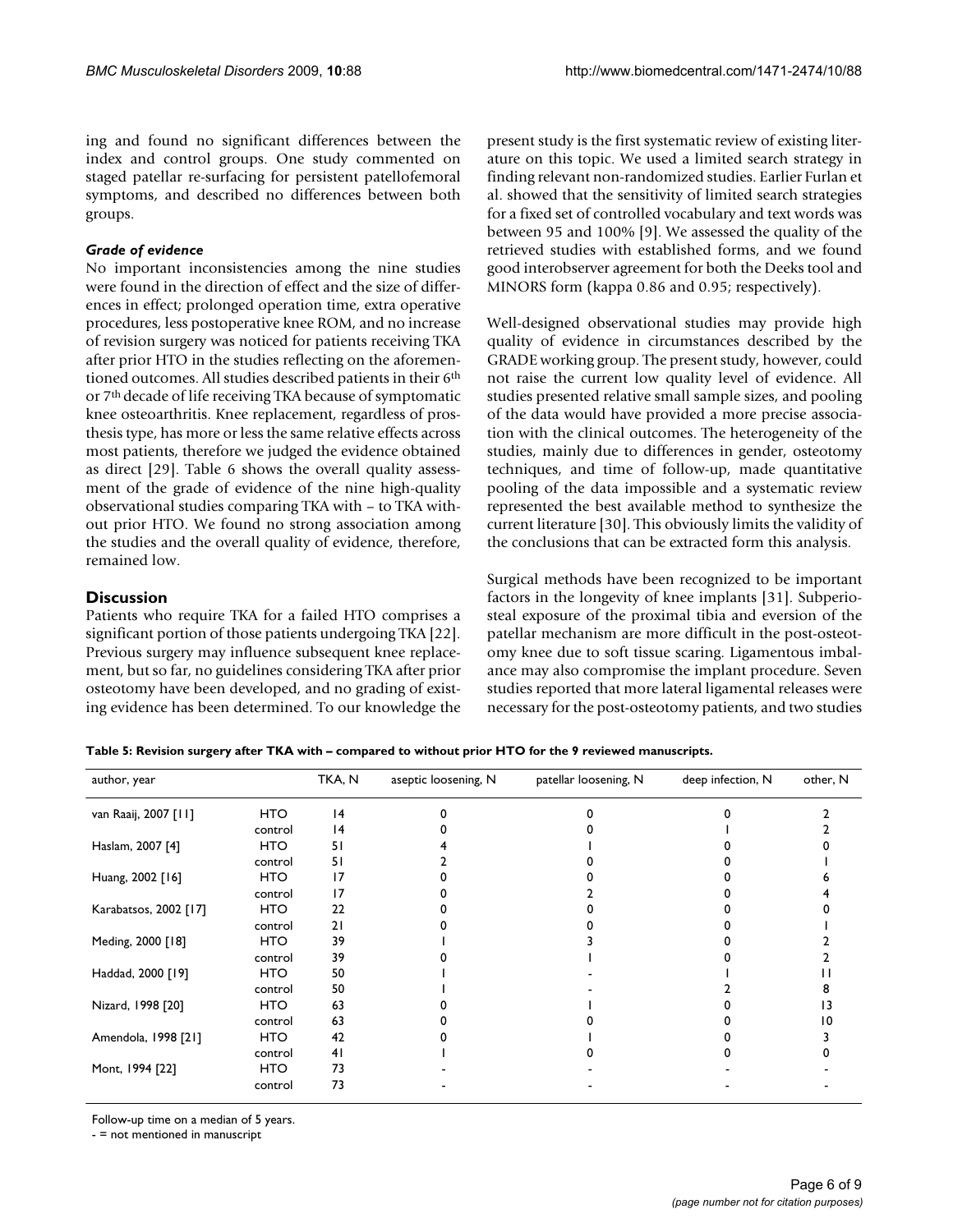|                          |               | Quality assessment                                  |                               |                   | No of knees |            | Summary of findings<br><b>Effects</b> |         |            |
|--------------------------|---------------|-----------------------------------------------------|-------------------------------|-------------------|-------------|------------|---------------------------------------|---------|------------|
| No of studies            | Design        | Quality                                             | Consistency                   | <b>Directness</b> |             | HTO no HTO |                                       | Quality | Importance |
| Range of motion (6)      |               |                                                     |                               |                   |             |            |                                       |         |            |
|                          | observational | no serious<br>limitations                           | no important<br>inconsistency | direct            | <b>251</b>  | 251        | 4/6 studies no<br>difference          | low     | critical   |
| Knee clinical scores (9) |               |                                                     |                               |                   |             |            |                                       |         |            |
|                          | observational | no serious<br>limitations                           | no important<br>inconsistency | direct            |             |            |                                       | low     | critical   |
| HSS (5/9)                |               |                                                     |                               |                   | 212         | 212        | 5/5 studies no<br>difference          |         |            |
| KSS (5/9)                |               |                                                     |                               |                   | 175         | 176        | 4/5 study no<br>difference            |         |            |
| other $(3/9)$            |               |                                                     |                               |                   | 106         | 105        | 2/3 studies no<br>difference          |         |            |
|                          |               | Revision surgery because of (a)septic loosening (8) |                               |                   |             |            |                                       |         |            |
|                          | observational | no serious<br>limitations                           | no important<br>inconsistency | direct            | 298         | 296        | 8/8 studies no<br>difference          | low     | critical   |

**Table 6: Quality assessment of the grade of evidence of the observational studies comparing TKA with – and without prior HTO**

found that more tibial tuberosity osteotomies were performed. These additional procedures may contribute to a significantly prolonged operation time for patients receiving TKA after prior osteotomy in three out of four studies. Many surgeons feel that intra-operative factors such as duration of the procedure may lead to inferior outcome after knee replacement. Earlier a logistic regression analysis showed that superficial infection was highly correlated with deep wound infection, which is a big threat to a successful outcome following knee joint replacement. Longer operating time, however, was no predictor of wound infection in 1181 patients undergoing TKA surgery [32]. Exposure difficulties and alterations in knee anatomy may compromise precision and accuracy of the surgical technique [31]. Especially tibial component fixation may be an issue after osteotomy due to the loss of metaphyseal bone stock. A revision tibial component with a canal-filling stem will increase the mechanical stability of tibial fixation [33]. On the other hand, a stemmed implant may prevent accurate placement of the tibial tray due to the asymmetric positioning of the medullary canal after HTO. Previous osteotomy may also influence patellar tracking leading to subluxation or rotatory instability. Malalignment and instability are major causes of early failure, and most revisions are performed within 5 years of primary arthroplasty [34]. After a median follow-up of 5 years we found no significant differences in TKA failure for the patients receiving TKA after previous osteotomy compared to primary TKA in all eight studies reporting on revision surgery. All studies presented in our review reported on primary knee prostheses, and did not describe the use of revision components. Earlier, a matched radiosteriometric study also showed no difference in failure rate after 10 years for primary knee components in patients with or without prior HTO [24]. Substantial improvements in the scores for physical health, such as those for pain and physical functioning seem to take place within the first 3 to 6 months after primary knee joint replacement, and studies with longer-term follow-up describe a lasting effect [35]. All six studies that discussed knee motion reported less range of motion with a median of 10° for patients receiving TKA after osteotomy compared to primary TKA patients. Two studies even noted significant inferior results. However, a multivariate analysis suggested that when determining the success of knee arthroplasty surgery ROM is far less important than overall function [36]. At mid-term follow-up this review could not detect any significant differences between both groups for overall function evaluated by standard knee clinical scores in eight out of nine studies.

Surgical treatment options for younger patients with unicompartmental OA of the knee remain controversial. Arthroplasty may have adverse effects. In an update study of data from the Swedish Knee Arthroplasty Register younger age was associated with an increased risk of prosthetic revision [37]. The cumulative revision rate for unicompartmental arthroplasty (UKA) was even higher than for TKA, and after removal of UKA loss of bone stock required significantly more osseous reconstructions in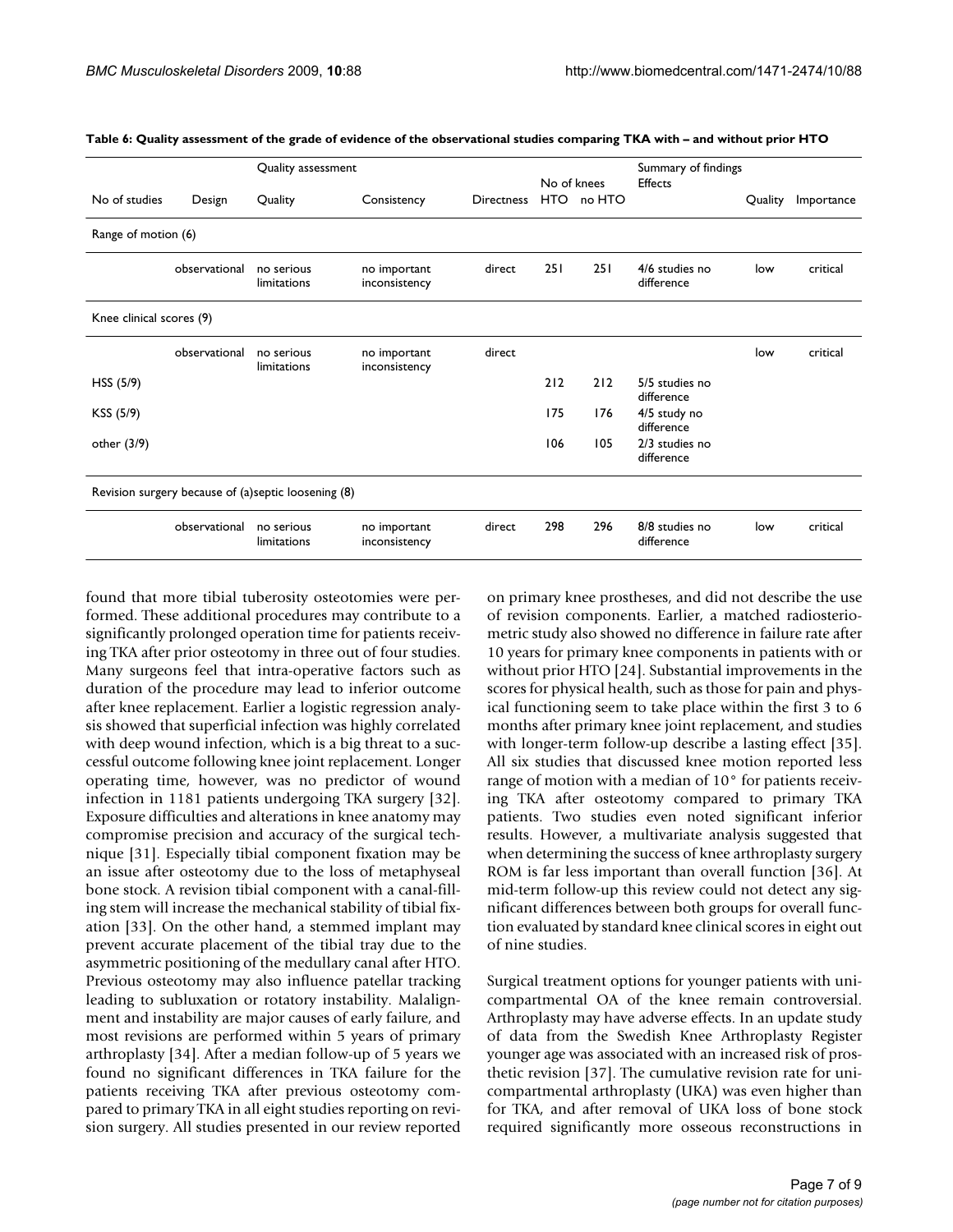total knee revision compared with TKA after HTO [26,37]. One of the main reasons to perform HTO is delaying arthroplasty. The present review shows that the use of HTO postpones primary TKA for a median of 7 years in this subgroup of patients. This may be particular beneficial for patients with early onset knee OA, whose primary TKA might wear out before they die if they did not have the HTO.

### **Conclusion**

In summary our analysis represents the best available evidence on TKA after prior osteotomy, which seems to suggest that osteotomy does not compromise subsequent TKA. However, the overall low quality of evidence could not be raised by this review. Therefore, knee arthroplasty register data or multi-center high quality observational studies are needed to produce larger numbers and potentially generate higher quality of evidence to reach more solid conclusions.

### **Competing interests**

The authors declare that they have no competing interests.

#### **Authors' contributions**

TR designed the study, acquired the data and drafted the manuscript. MR contributed substantially to the acquisition of data, carried out the statistical analysis and has been involved in interpretation of the data. AF and JV participated in the study design, and have been involved in critically revising the manuscript for important intellectual content. All authors read and approved of the final manuscript.

#### **Acknowledgements**

We would like to thank Reinoud W. Brouwer (RB) and Duncan E. Meuffels (DM) for their contribution to this manuscript.

### **References**

- 1. Brouwer RW, van Raaij TM, Bierma-Zeinstra SM, Verhagen AP, Jakma TS, Verhaar JA: **Osteotomy for treating knee osteoarthritis.** *Cochrane Database Syst Rev* 2007, **18:**CD004019.
- 2. Virolainen P, Aro HT: **[High tibial osteotomy for the treatment](http://www.ncbi.nlm.nih.gov/entrez/query.fcgi?cmd=Retrieve&db=PubMed&dopt=Abstract&list_uids=12827394) [of osteoarthritis of the knee: a review of the literature and a](http://www.ncbi.nlm.nih.gov/entrez/query.fcgi?cmd=Retrieve&db=PubMed&dopt=Abstract&list_uids=12827394) [meta-analysis of follow-up studies.](http://www.ncbi.nlm.nih.gov/entrez/query.fcgi?cmd=Retrieve&db=PubMed&dopt=Abstract&list_uids=12827394)** *Arch Orthop Trauma Surg* 2004, **124:**258-61.
- <span id="page-7-0"></span>3. **[NIH consensus statement on total knee replacement.](http://www.ncbi.nlm.nih.gov/entrez/query.fcgi?cmd=Retrieve&db=PubMed&dopt=Abstract&list_uids=17308549)** *NIH Consens State Sci Statements* 2003, **20:**1-34.
- Haslam P, Armstrong M, Geutjens G, Wilton TJ: [Total knee arthro](http://www.ncbi.nlm.nih.gov/entrez/query.fcgi?cmd=Retrieve&db=PubMed&dopt=Abstract&list_uids=17275642)**[plasty after failed high tibial osteotomy.](http://www.ncbi.nlm.nih.gov/entrez/query.fcgi?cmd=Retrieve&db=PubMed&dopt=Abstract&list_uids=17275642)** *J Arthroplasty* 2007, **22:**245-50.
- 5. Parvizi J, Hanssen AD, Spangehl MJ: **[Total knee arthroplasty fol](http://www.ncbi.nlm.nih.gov/entrez/query.fcgi?cmd=Retrieve&db=PubMed&dopt=Abstract&list_uids=14996871)[lowing proximal tibial osteotomy: risk factors for failure.](http://www.ncbi.nlm.nih.gov/entrez/query.fcgi?cmd=Retrieve&db=PubMed&dopt=Abstract&list_uids=14996871)** *J Bone Joint Surg Am* 2004, **86:**474-79.
- 6. Windsor RE, Insall J, Vince KG: **[Technical considerations of total](http://www.ncbi.nlm.nih.gov/entrez/query.fcgi?cmd=Retrieve&db=PubMed&dopt=Abstract&list_uids=3356722) [knee arthroplasty after proximal tibial osteotomy.](http://www.ncbi.nlm.nih.gov/entrez/query.fcgi?cmd=Retrieve&db=PubMed&dopt=Abstract&list_uids=3356722)** *J Bone Joint Surg Am* 1988, **70:**547-54.
- 7. Maier RV: **[What the surgeon of tomorrow needs to know](http://www.ncbi.nlm.nih.gov/entrez/query.fcgi?cmd=Retrieve&db=PubMed&dopt=Abstract&list_uids=16549701) [about evidence-based surgery.](http://www.ncbi.nlm.nih.gov/entrez/query.fcgi?cmd=Retrieve&db=PubMed&dopt=Abstract&list_uids=16549701)** *Arch Surg* 2006, **141:**317-23.
- 8. Kral JG, Dixon JB, Horber FF, Rossner S, Stiles S, Torgerson JS, Sugerman HJ: **[Flaws in methods of evidence-based medicine may](http://www.ncbi.nlm.nih.gov/entrez/query.fcgi?cmd=Retrieve&db=PubMed&dopt=Abstract&list_uids=15746776) [adversely affect public health directives.](http://www.ncbi.nlm.nih.gov/entrez/query.fcgi?cmd=Retrieve&db=PubMed&dopt=Abstract&list_uids=15746776)** *Surgery* 2005, **137:**279-284.
- 9. Furlan AD, Irvin E, Bombardier C: **[Limited search strategies were](http://www.ncbi.nlm.nih.gov/entrez/query.fcgi?cmd=Retrieve&db=PubMed&dopt=Abstract&list_uids=17098573) [effective in finding relevant nonrandomized studies.](http://www.ncbi.nlm.nih.gov/entrez/query.fcgi?cmd=Retrieve&db=PubMed&dopt=Abstract&list_uids=17098573)** *J Clin Epidemiol* 2006, **59:**1303-11.
- 10. Deeks JJ, Dinnes J, D'Amico R, Sowden AJ, Sakarovitch C, Song F, Petticrew M, Altman DG: **[Evaluating non-randomised intervention](http://www.ncbi.nlm.nih.gov/entrez/query.fcgi?cmd=Retrieve&db=PubMed&dopt=Abstract&list_uids=14499048) [studies.](http://www.ncbi.nlm.nih.gov/entrez/query.fcgi?cmd=Retrieve&db=PubMed&dopt=Abstract&list_uids=14499048)** *Health Technol Assess.* 2003, **7(27 iii-x):**1-173.
- 11. van Raaij TM, Bakker W, Reijman M, Verhaar JA: **[The effect of high](http://www.ncbi.nlm.nih.gov/entrez/query.fcgi?cmd=Retrieve&db=PubMed&dopt=Abstract&list_uids=17683549) [tibial osteotomy on the results of total knee arthroplasty.](http://www.ncbi.nlm.nih.gov/entrez/query.fcgi?cmd=Retrieve&db=PubMed&dopt=Abstract&list_uids=17683549)** *BMC Musculoskelet Disord.* 2007, **8:**74.
- 12. Slim K, Nini E, Forestier D, Kwiatkowski F, Panis Y, Chipponi J: **[Meth](http://www.ncbi.nlm.nih.gov/entrez/query.fcgi?cmd=Retrieve&db=PubMed&dopt=Abstract&list_uids=12956787)[odological index for non-randomized studies \(minors\):](http://www.ncbi.nlm.nih.gov/entrez/query.fcgi?cmd=Retrieve&db=PubMed&dopt=Abstract&list_uids=12956787) [development and validation of a new instrument.](http://www.ncbi.nlm.nih.gov/entrez/query.fcgi?cmd=Retrieve&db=PubMed&dopt=Abstract&list_uids=12956787)** *ANZ J Surg* 2003, **73:**712-16.
- 13. van Tulder M, Furlan A, Bombardier C, Bouter L, the Editorial Board of the Cochrane Collaboration Back Review Group: **[Updated](http://www.ncbi.nlm.nih.gov/entrez/query.fcgi?cmd=Retrieve&db=PubMed&dopt=Abstract&list_uids=12811274) [Method Guidelines for Systematic Reviews in the Cochrane](http://www.ncbi.nlm.nih.gov/entrez/query.fcgi?cmd=Retrieve&db=PubMed&dopt=Abstract&list_uids=12811274) [Collaboration Back Review Group.](http://www.ncbi.nlm.nih.gov/entrez/query.fcgi?cmd=Retrieve&db=PubMed&dopt=Abstract&list_uids=12811274)** *Spine* 2003, **28:**1290-1299.
- 14. Atkins D, Best D, Briss PA, Eccles M, Falck-Ytter Y, Flottorp S, Guyatt GH, Harbour RT, Haugh MC, Henry D, Hill S, Jaeschke R, Leng G, Liberati A, Magrini N, Mason J, Middleton P, Mrukowicz J, O'Connell D, Oxman AD, Phillips B, Schünemann HJ, Edejer TT, Varonen H, Vist GE, Williams JW Jr, Zaza S, GRADE Working Group: **[Grading qual](http://www.ncbi.nlm.nih.gov/entrez/query.fcgi?cmd=Retrieve&db=PubMed&dopt=Abstract&list_uids=15205295)[ity of evidence and strength of recommendations.](http://www.ncbi.nlm.nih.gov/entrez/query.fcgi?cmd=Retrieve&db=PubMed&dopt=Abstract&list_uids=15205295)** *BMJ* 2004, **328(7454):**1490.
- 15. Kunz R: **[Randomized trials and observational studies: still](http://www.ncbi.nlm.nih.gov/entrez/query.fcgi?cmd=Retrieve&db=PubMed&dopt=Abstract&list_uids=18226743) [mostly similar results, still crucial differences.](http://www.ncbi.nlm.nih.gov/entrez/query.fcgi?cmd=Retrieve&db=PubMed&dopt=Abstract&list_uids=18226743)** *J Clin Epidemiol* 2008, **61:**207-8.
- 16. Huang HT, Su JY, Su KN, Tien YC: **[Total knee arthroplasty after](http://www.ncbi.nlm.nih.gov/entrez/query.fcgi?cmd=Retrieve&db=PubMed&dopt=Abstract&list_uids=12517064) [failed dome osteotomy.](http://www.ncbi.nlm.nih.gov/entrez/query.fcgi?cmd=Retrieve&db=PubMed&dopt=Abstract&list_uids=12517064)** *Kaohsiung J Med Sci* 2002, **18:**485-91.
- 17. Karabatsos B, Mahomed NN, Maistrelli GL: **[Functional outcome of](http://www.ncbi.nlm.nih.gov/entrez/query.fcgi?cmd=Retrieve&db=PubMed&dopt=Abstract&list_uids=11939653) [total knee arthroplasty after high tibial osteotomy.](http://www.ncbi.nlm.nih.gov/entrez/query.fcgi?cmd=Retrieve&db=PubMed&dopt=Abstract&list_uids=11939653)** *Can J Surg* 2002, **45:**116-9.
- 18. Meding JB, Keating EM, Ritter MA, Faris PM: [Total knee arthro](http://www.ncbi.nlm.nih.gov/entrez/query.fcgi?cmd=Retrieve&db=PubMed&dopt=Abstract&list_uids=11005516)**[plasty after high tibial osteotomy. A comparison study in](http://www.ncbi.nlm.nih.gov/entrez/query.fcgi?cmd=Retrieve&db=PubMed&dopt=Abstract&list_uids=11005516) [patients who had bilateral total knee replacement.](http://www.ncbi.nlm.nih.gov/entrez/query.fcgi?cmd=Retrieve&db=PubMed&dopt=Abstract&list_uids=11005516)** *J Bone Joint Surg Am* 2000, **82:**1252-9.
- 19. Haddad FS, Bentley G: **[Total knee arthroplasty after high tibial](http://www.ncbi.nlm.nih.gov/entrez/query.fcgi?cmd=Retrieve&db=PubMed&dopt=Abstract&list_uids=10959998) [osteotomy.](http://www.ncbi.nlm.nih.gov/entrez/query.fcgi?cmd=Retrieve&db=PubMed&dopt=Abstract&list_uids=10959998)** *J Arthroplasty* 2000, **15:**597-603.
- 20. Nizard RS, Cardinne L, Bizot P, Witvoet J: **[Total knee replace](http://www.ncbi.nlm.nih.gov/entrez/query.fcgi?cmd=Retrieve&db=PubMed&dopt=Abstract&list_uids=9880174)[ment after failed tibial osteotomy.](http://www.ncbi.nlm.nih.gov/entrez/query.fcgi?cmd=Retrieve&db=PubMed&dopt=Abstract&list_uids=9880174)** *J Arthroplasty* 1998, **13:**847-53.
- 21. Amendola A, Rorabeck CH, Bourne RB, Apyan PM: **[Total knee](http://www.ncbi.nlm.nih.gov/entrez/query.fcgi?cmd=Retrieve&db=PubMed&dopt=Abstract&list_uids=2584982) [arthroplasty following high tibial osteotomy for osteoarthri](http://www.ncbi.nlm.nih.gov/entrez/query.fcgi?cmd=Retrieve&db=PubMed&dopt=Abstract&list_uids=2584982)[tis.](http://www.ncbi.nlm.nih.gov/entrez/query.fcgi?cmd=Retrieve&db=PubMed&dopt=Abstract&list_uids=2584982)** *J Arthroplasty* 1989, **4:**S11-7.
- 22. Mont MA, Alexander N, Krackow KA, Hungerford DS: **[Total knee](http://www.ncbi.nlm.nih.gov/entrez/query.fcgi?cmd=Retrieve&db=PubMed&dopt=Abstract&list_uids=8028892) [arthroplasty after failed high tibial osteotomy.](http://www.ncbi.nlm.nih.gov/entrez/query.fcgi?cmd=Retrieve&db=PubMed&dopt=Abstract&list_uids=8028892)** *Orthop Clin North Am* 1994, **25:**515-25.
- 23. Walther M, Konig A, Kirschner S, Gohlke F: **[Results of posterior](http://www.ncbi.nlm.nih.gov/entrez/query.fcgi?cmd=Retrieve&db=PubMed&dopt=Abstract&list_uids=10738876) [cruciate-retaining unconstrained total knee arthroplasty](http://www.ncbi.nlm.nih.gov/entrez/query.fcgi?cmd=Retrieve&db=PubMed&dopt=Abstract&list_uids=10738876) after proximal tibial osteotomy for osteoarthritis. A pro[spective cohort.](http://www.ncbi.nlm.nih.gov/entrez/query.fcgi?cmd=Retrieve&db=PubMed&dopt=Abstract&list_uids=10738876)** *Arch Orthop Trauma Surg* 2000, **120:**166-70.
- 24. Toksvig-Larsen S, Magyar G, Önsten I, Ryd L, Lindstrand A: **[Fixation](http://www.ncbi.nlm.nih.gov/entrez/query.fcgi?cmd=Retrieve&db=PubMed&dopt=Abstract&list_uids=9546464) [of tibial component of total knee arthroplasty after high tib](http://www.ncbi.nlm.nih.gov/entrez/query.fcgi?cmd=Retrieve&db=PubMed&dopt=Abstract&list_uids=9546464)[ial osteotomy.](http://www.ncbi.nlm.nih.gov/entrez/query.fcgi?cmd=Retrieve&db=PubMed&dopt=Abstract&list_uids=9546464)** *J Bone Joint Surg Br* 1998, **80:**295-7.
- 25. Bergenudd H, Sahlström A, Sanzén L: **[Total knee arthroplasty](http://www.ncbi.nlm.nih.gov/entrez/query.fcgi?cmd=Retrieve&db=PubMed&dopt=Abstract&list_uids=9306213) [after failed proximal tibial valgus osteotomy.](http://www.ncbi.nlm.nih.gov/entrez/query.fcgi?cmd=Retrieve&db=PubMed&dopt=Abstract&list_uids=9306213)** *J Arthroplasty* 1997, **12:**635-8.
- 26. Gill T, Schemitsch EH, Brick GW, Thornhill TS: **[Revision total knee](http://www.ncbi.nlm.nih.gov/entrez/query.fcgi?cmd=Retrieve&db=PubMed&dopt=Abstract&list_uids=7497653) [arthroplasty after failed unicompartmental knee arthro](http://www.ncbi.nlm.nih.gov/entrez/query.fcgi?cmd=Retrieve&db=PubMed&dopt=Abstract&list_uids=7497653)[plasty or high tibial osteotomy.](http://www.ncbi.nlm.nih.gov/entrez/query.fcgi?cmd=Retrieve&db=PubMed&dopt=Abstract&list_uids=7497653)** *Clin Orthop Relat Res* 1995, **321:**10-8.
- 27. Jackson M, Sarangi PP, Newman JH: **[Revision total knee arthro](http://www.ncbi.nlm.nih.gov/entrez/query.fcgi?cmd=Retrieve&db=PubMed&dopt=Abstract&list_uids=7807113)[plasty. Comparison of outcome following primary proximal](http://www.ncbi.nlm.nih.gov/entrez/query.fcgi?cmd=Retrieve&db=PubMed&dopt=Abstract&list_uids=7807113) [tibial osteotomy or unicompartmental arthroplasty.](http://www.ncbi.nlm.nih.gov/entrez/query.fcgi?cmd=Retrieve&db=PubMed&dopt=Abstract&list_uids=7807113)** *J Arthroplasty* 1994, **9:**539-42.
- 28. Katz MM, Hungerford DS, Krackow KA, Lennox DW: **[Results of](http://www.ncbi.nlm.nih.gov/entrez/query.fcgi?cmd=Retrieve&db=PubMed&dopt=Abstract&list_uids=3805083) [total knee arthroplasty after failed proximal tibial osteot](http://www.ncbi.nlm.nih.gov/entrez/query.fcgi?cmd=Retrieve&db=PubMed&dopt=Abstract&list_uids=3805083)[omy for osteoarthritis.](http://www.ncbi.nlm.nih.gov/entrez/query.fcgi?cmd=Retrieve&db=PubMed&dopt=Abstract&list_uids=3805083)** *J Bone Joint Surg Am* 1987, **69:**225-33.
- 29. Furnes O, Espehaug B, Lie SA, Vollset SE, Engesæter LB, Havelin LI: **[Early failures among 7,174 primary total knee replacements.](http://www.ncbi.nlm.nih.gov/entrez/query.fcgi?cmd=Retrieve&db=PubMed&dopt=Abstract&list_uids=12079006) A follow-up study from the Norwegian Arthroplasty Regis[ter 1994–2000.](http://www.ncbi.nlm.nih.gov/entrez/query.fcgi?cmd=Retrieve&db=PubMed&dopt=Abstract&list_uids=12079006)** *Acta Orthop Scand* 2002, **73:**117-129.
- 30. Ng TT, McGory ML, Ko CY, Maggard MA: **[Meta-analysis in Sur](http://www.ncbi.nlm.nih.gov/entrez/query.fcgi?cmd=Retrieve&db=PubMed&dopt=Abstract&list_uids=17116806)[gery. Methods and Limitations.](http://www.ncbi.nlm.nih.gov/entrez/query.fcgi?cmd=Retrieve&db=PubMed&dopt=Abstract&list_uids=17116806)** *Arch Surg* 2006, **141:**1125-30.